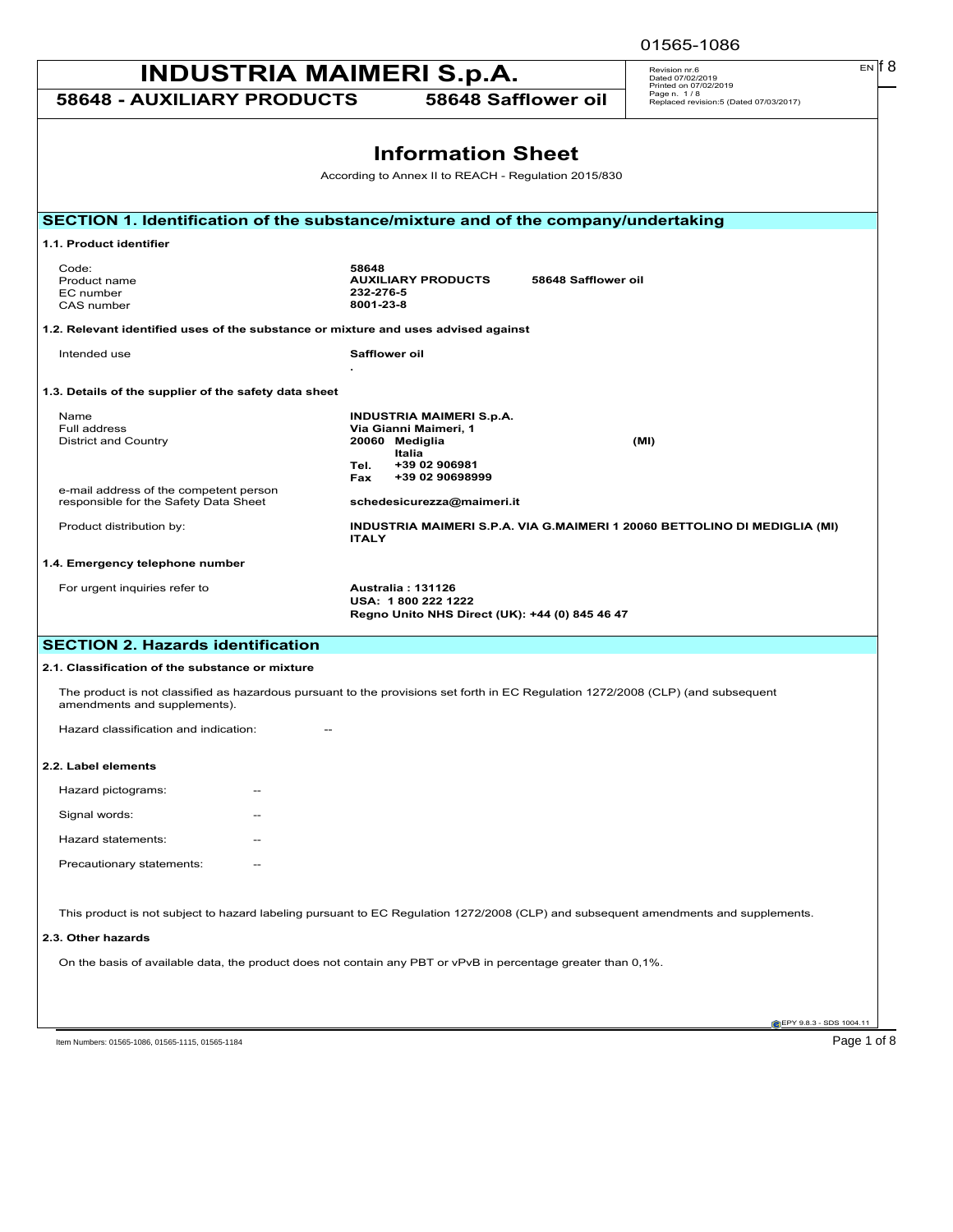**58648 - AUXILIARY PRODUCTS 58648 Safflower oil**

# **SECTION 3. Composition/information on ingredients**

#### **3.1. Substances**

The product does not contain substances classified as being hazardous to human health or the environment pursuant to the provisions Regulation (EU) 1272/2008 (CLP) (and subsequent amendments and supplements) in such quantities as to require the statement.

# **SECTION 4. First aid measures**

### **4.1. Description of first aid measures**

Not specifically necessary. Observance of good industrial hygiene is recommended.

#### **4.2. Most important symptoms and effects, both acute and delayed**

No episodes of damage to health ascribable to the product have been reported.

#### **4.3. Indication of any immediate medical attention and special treatment needed**

Information not available

# **SECTION 5. Firefighting measures**

#### **5.1. Extinguishing media**

SUITABLE EXTINGUISHING EQUIPMENT The extinguishing equipment should be of the conventional kind: carbon dioxide, foam, powder and water spray. UNSUITABLE EXTINGUISHING EQUIPMENT None in particular.

#### **5.2. Special hazards arising from the substance or mixture**

HAZARDS CAUSED BY EXPOSURE IN THE EVENT OF FIRE Do not breathe combustion products.

#### **5.3. Advice for firefighters**

GENERAL INFORMATION Use jets of water to cool the containers to prevent product decomposition and the development of substances potentially hazardous for health. Always wear full fire prevention gear. Collect extinguishing water to prevent it from draining into the sewer system. Dispose of contaminated water used for extinction and the remains of the fire according to applicable regulations. SPECIAL PROTECTIVE EQUIPMENT FOR FIRE-FIGHTERS Normal fire fighting clothing i.e. fire kit (BS EN 469), gloves (BS EN 659) and boots (HO specification A29 and A30) in combination with self-contained open circuit positive pressure compressed air breathing apparatus (BS EN 137).

# **SECTION 6. Accidental release measures**

#### **6.1. Personal precautions, protective equipment and emergency procedures**

Use breathing equipment if fumes or powders are released into the air. These indications apply for both processing staff and those involved in emergency procedures.

#### **6.2. Environmental precautions**

The product must not penetrate into the sewer system or come into contact with surface water or ground water.

### **6.3. Methods and material for containment and cleaning up**

Confine using earth or inert material. Collect as much material as possible and eliminate the rest using jets of water. Contaminated material should be disposed of in compliance with the provisions set forth in point 13.

#### **6.4. Reference to other sections**

Any information on personal protection and disposal is given in sections 8 and 13.

**EPY 9.8.3 - SDS 1004.11** 

Item Numbers: 01565-1086, 01565-1115, 01565-1184 Page 2 of 8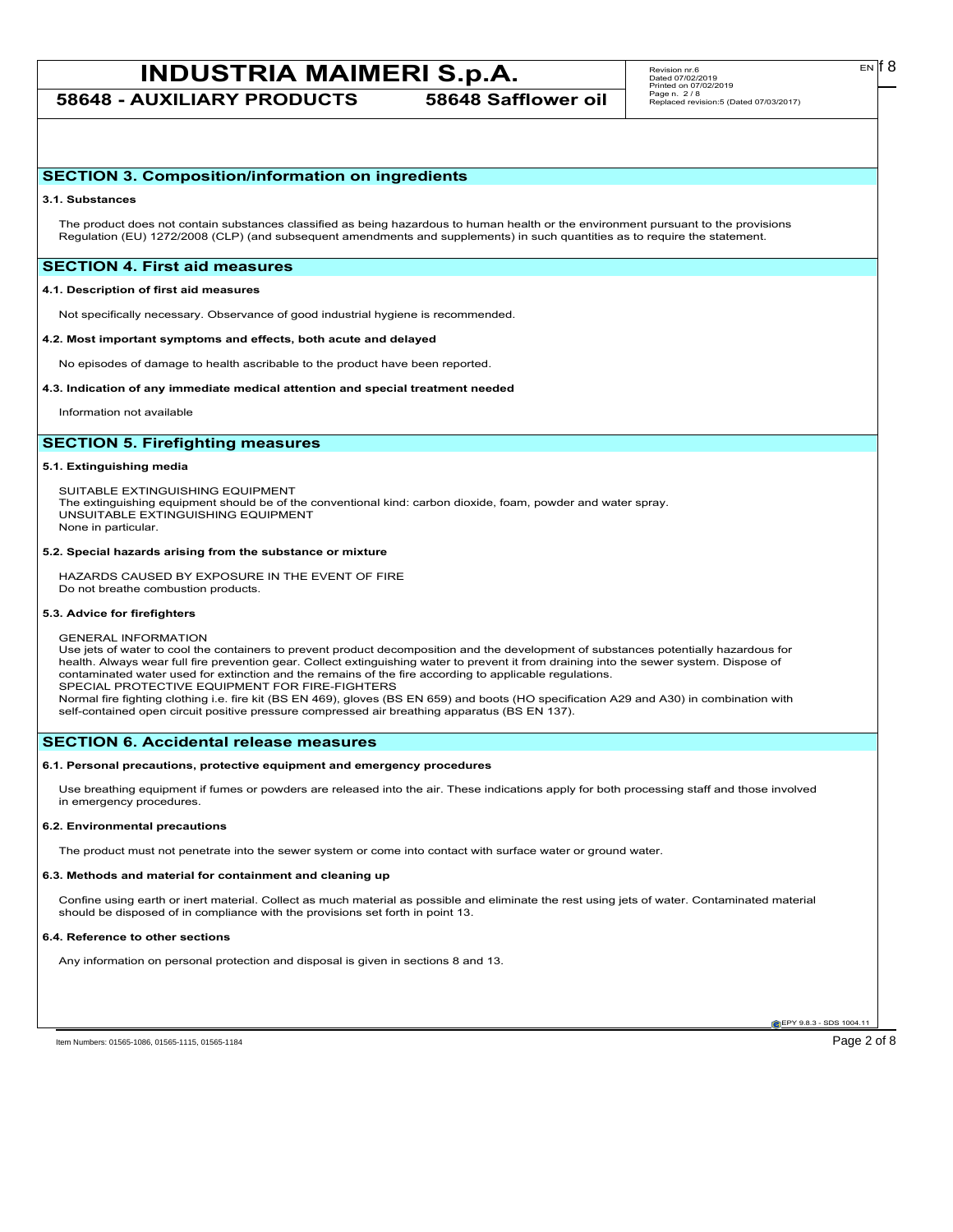**58648 - AUXILIARY PRODUCTS 58648 Safflower oil**

# **SECTION 7. Handling and storage**

#### **7.1. Precautions for safe handling**

Before handling the product, consult all the other sections of this material safety data sheet. Avoid leakage of the product into the environment. Do not eat, drink or smoke during use.

#### **7.2. Conditions for safe storage, including any incompatibilities**

Keep the product in clearly labelled containers. Keep containers away from any incompatible materials, see section 10 for details.

# **7.3. Specific end use(s)**

Information not available

# **SECTION 8. Exposure controls/personal protection**

#### **8.1. Control parameters**

Information not available

#### **8.2. Exposure controls**

Comply with the safety measures usually applied when handling chemical substances. HAND PROTECTION None required. SKIN PROTECTION None required. EYE PROTECTION None required. RESPIRATORY PROTECTION None required, unless indicated otherwise in the chemical risk assessment. ENVIRONMENTAL EXPOSURE CONTROLS The emissions generated by manufacturing processes, including those generated by ventilation equipment, should be checked to ensure compliance with environmental standards.

# **SECTION 9. Physical and chemical properties**

# **9.1. Information on basic physical and chemical properties**

| Appearance                             | liquid                  |
|----------------------------------------|-------------------------|
| Colour                                 | <b>SLIGHTLY AMBER</b>   |
| Odour                                  | <b>WHITE SPIRIT</b>     |
| Odour threshold                        | Not applicable          |
| pН                                     | Not applicable          |
| Melting point / freezing point         | Not applicable          |
| Initial boiling point                  | Not available           |
| Boiling range                          | Not applicable          |
| Flash point                            | °C<br>60<br>$\geq$      |
| <b>Evaporation Rate</b>                | Not applicable          |
| Flammability of solids and gases       | not applicable          |
| Lower inflammability limit             | Not applicable          |
| Upper inflammability limit             | Not applicable          |
| Lower explosive limit                  | Not applicable          |
| Upper explosive limit                  | Not applicable          |
| Vapour pressure                        | Not applicable          |
| Vapour density                         | Not applicable          |
| Relative density                       | 0,98                    |
| Solubility                             | SOLUBLE IN WHITE SPIRIT |
| Partition coefficient: n-octanol/water | Not applicable          |
| Auto-ignition temperature              | Not applicable          |
| Decomposition temperature              | Not applicable          |
| Viscosity                              | 20-30 cps               |
| Explosive properties                   | not applicable          |
| Oxidising properties                   | not applicable          |

**EPY 9.8.3 - SDS 1004.1** 

Item Numbers: 01565-1086, 01565-1115, 01565-1184 **Page 3 of 8** 

 $E<sub>N</sub>$  18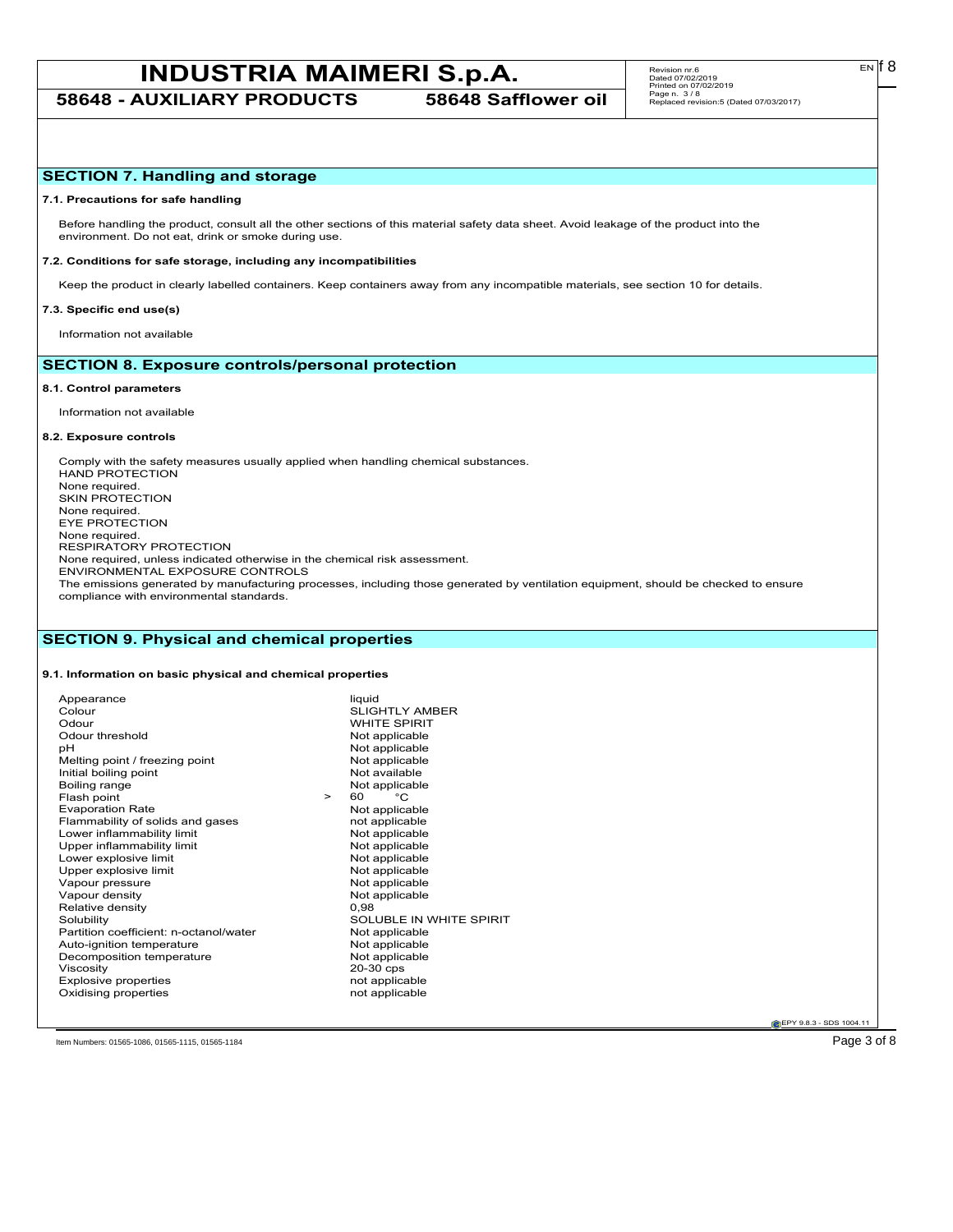EN

**58648 - AUXILIARY PRODUCTS 58648 Safflower oil C**EPY 9.8.3 - SDS 1004.1 **SECTION 9. Physical and chemical properties** ... / >> **9.2. Other information** VOC (Directive 2010/75/EC) : 0<br>VOC (volatile carbon) : 0 VOC (volatile carbon) : **SECTION 10. Stability and reactivity 10.1. Reactivity** There are no particular risks of reaction with other substances in normal conditions of use. **10.2. Chemical stability** The product is stable in normal conditions of use and storage. **10.3. Possibility of hazardous reactions** No hazardous reactions are foreseeable in normal conditions of use and storage. **10.4. Conditions to avoid** None in particular. However the usual precautions used for chemical products should be respected. **10.5. Incompatible materials** Information not available **10.6. Hazardous decomposition products** Information not available **SECTION 11. Toxicological information 11.1. Information on toxicological effects** Metabolism, toxicokinetics, mechanism of action and other information Information not available Information on likely routes of exposure Information not available Delayed and immediate effects as well as chronic effects from short and long-term exposure Information not available Interactive effects Information not available ACUTE TOXICITY Does not meet the classification criteria for this hazard class SKIN CORROSION / IRRITATION Does not meet the classification criteria for this hazard class SERIOUS EYE DAMAGE / IRRITATION Does not meet the classification criteria for this hazard class RESPIRATORY OR SKIN SENSITISATION Does not meet the classification criteria for this hazard class GERM CELL MUTAGENICITY Item Numbers: 01565-1086, 01565-1115, 01565-1184 **Page 4 of 8**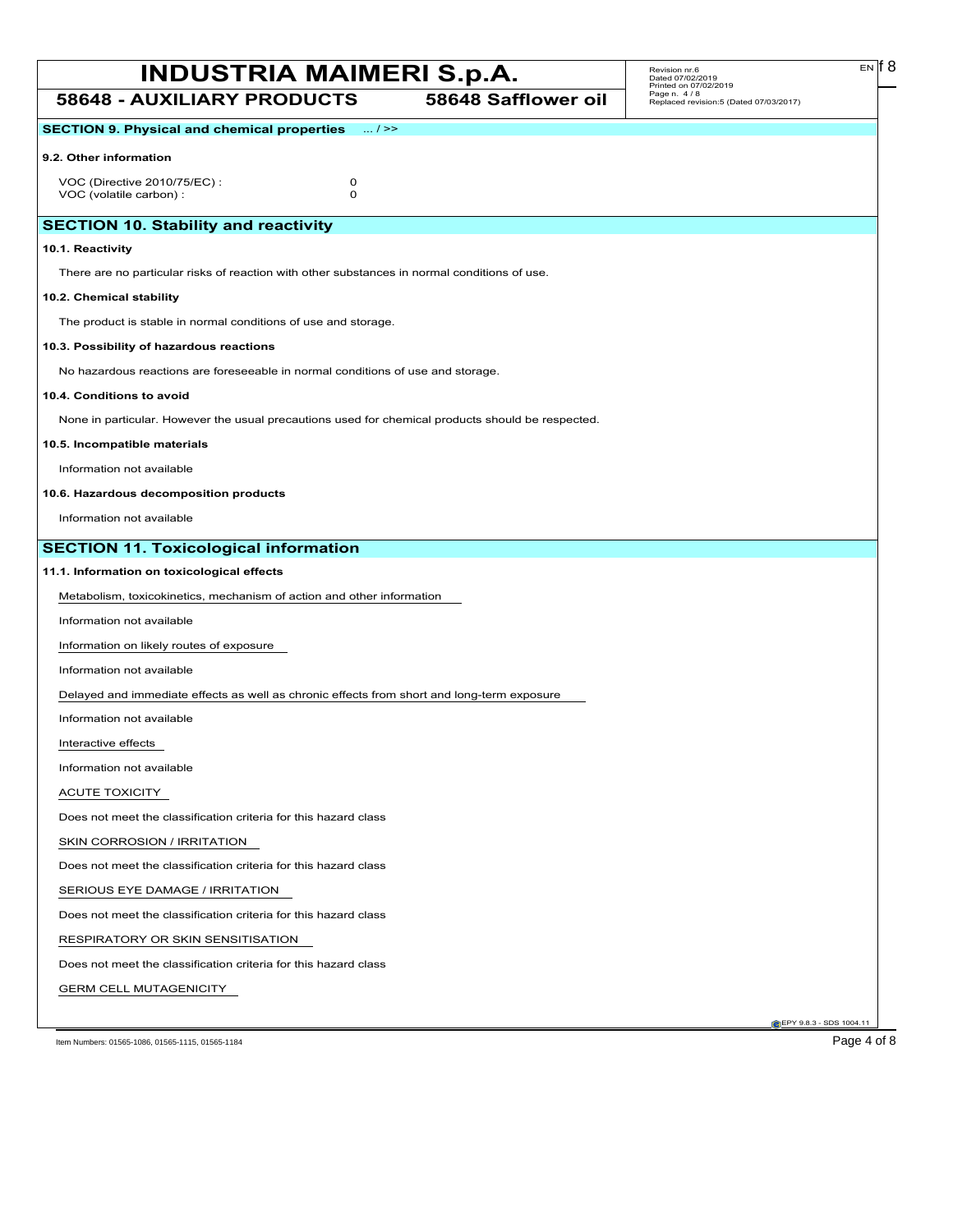# **INDUSTRIA MAIMERI S.p.A.** Revision m.s. EN [8] **58648 - AUXILIARY PRODUCTS 58648 Safflower oil**

# **SECTION 11. Toxicological information** ... / >>

Does not meet the classification criteria for this hazard class

#### CARCINOGENICITY

Does not meet the classification criteria for this hazard class

#### REPRODUCTIVE TOXICITY

Does not meet the classification criteria for this hazard class

## STOT - SINGLE EXPOSURE

Does not meet the classification criteria for this hazard class

## STOT - REPEATED EXPOSURE

Does not meet the classification criteria for this hazard class

### ASPIRATION HAZARD

Does not meet the classification criteria for this hazard class

# **SECTION 12. Ecological information**

Use this product according to good working practices. Avoid littering. Inform the competent authorities, should the product reach waterways or contaminate soil or vegetation.

#### **12.1. Toxicity**

Information not available

#### **12.2. Persistence and degradability**

Information not available

### **12.3. Bioaccumulative potential**

Information not available

## **12.4. Mobility in soil**

Information not available

#### **12.5. Results of PBT and vPvB assessment**

On the basis of available data, the product does not contain any PBT or vPvB in percentage greater than 0,1%.

#### **12.6. Other adverse effects**

Information not available

# **SECTION 13. Disposal considerations**

#### **13.1. Waste treatment methods**

Reuse, when possible. Neat product residues should be considered special non-hazardous waste. Disposal must be performed through an authorised waste management firm, in compliance with national and local regulations. CONTAMINATED PACKAGING Contaminated packaging must be recovered or disposed of in compliance with national waste management regulations.

EN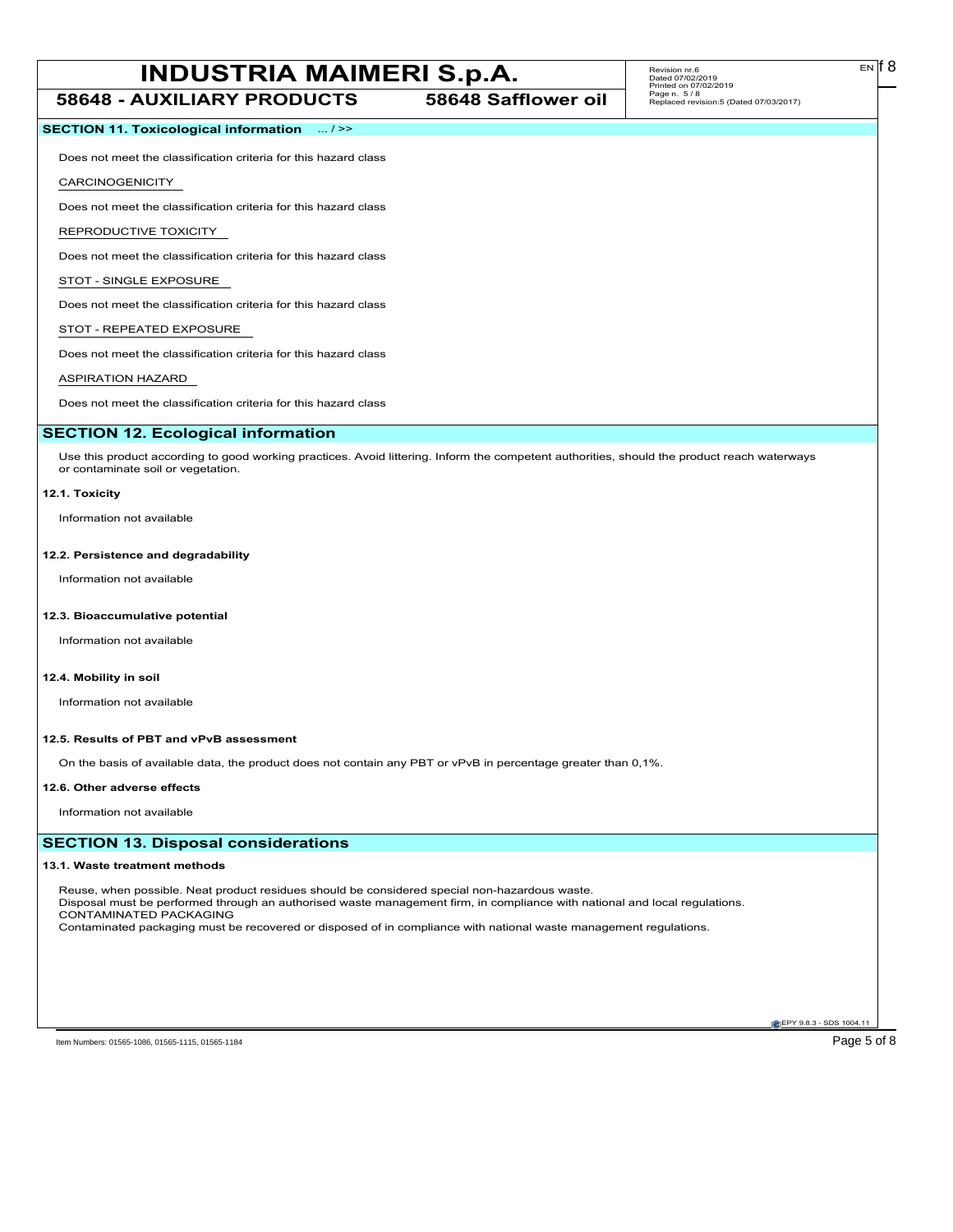**58648 - AUXILIARY PRODUCTS 58648 Safflower oil**

# **SECTION 14. Transport information**

The product is not dangerous under current provisions of the Code of International Carriage of Dangerous Goods by Road (ADR) and by Rail (RID), of the International Maritime Dangerous Goods Code (IMDG), and of the International Air Transport Association (IATA) regulations.

#### **14.1. UN number**

Not applicable

## **14.2. UN proper shipping name**

Not applicable

#### **14.3. Transport hazard class(es)**

Not applicable

### **14.4. Packing group**

Not applicable

## **14.5. Environmental hazards**

Not applicable

#### **14.6. Special precautions for user**

Not applicable

**14.7. Transport in bulk according to Annex II of Marpol and the IBC Code**

Information not relevant

# **SECTION 15. Regulatory information**

### **15.1. Safety, health and environmental regulations/legislation specific for the substance or mixture**

Seveso Category - Directive 2012/18/EC: None

Restrictions relating to the product or contained substances pursuant to Annex XVII to EC Regulation 1907/2006 **None** 

### Substances in Candidate List (Art. 59 REACH)

On the basis of available data, the product does not contain any SVHC in percentage greater than 0,1%.

Substances subject to authorisation (Annex XIV REACH) **None** 

Substances subject to exportation reporting pursuant to (EC) Reg. 649/2012:

**None** 

Substances subject to the Rotterdam Convention: None

Substances subject to the Stockholm Convention: **None** 

Healthcare controls Information not available

# **15.2. Chemical safety assessment**

No chemical safety assessment has been processed for the mixture and the substances it contains.

Item Numbers: 01565-1086, 01565-1115, 01565-1184 **Page 6 of 8** 

**C**EPY 9.8.3 - SDS 1004.1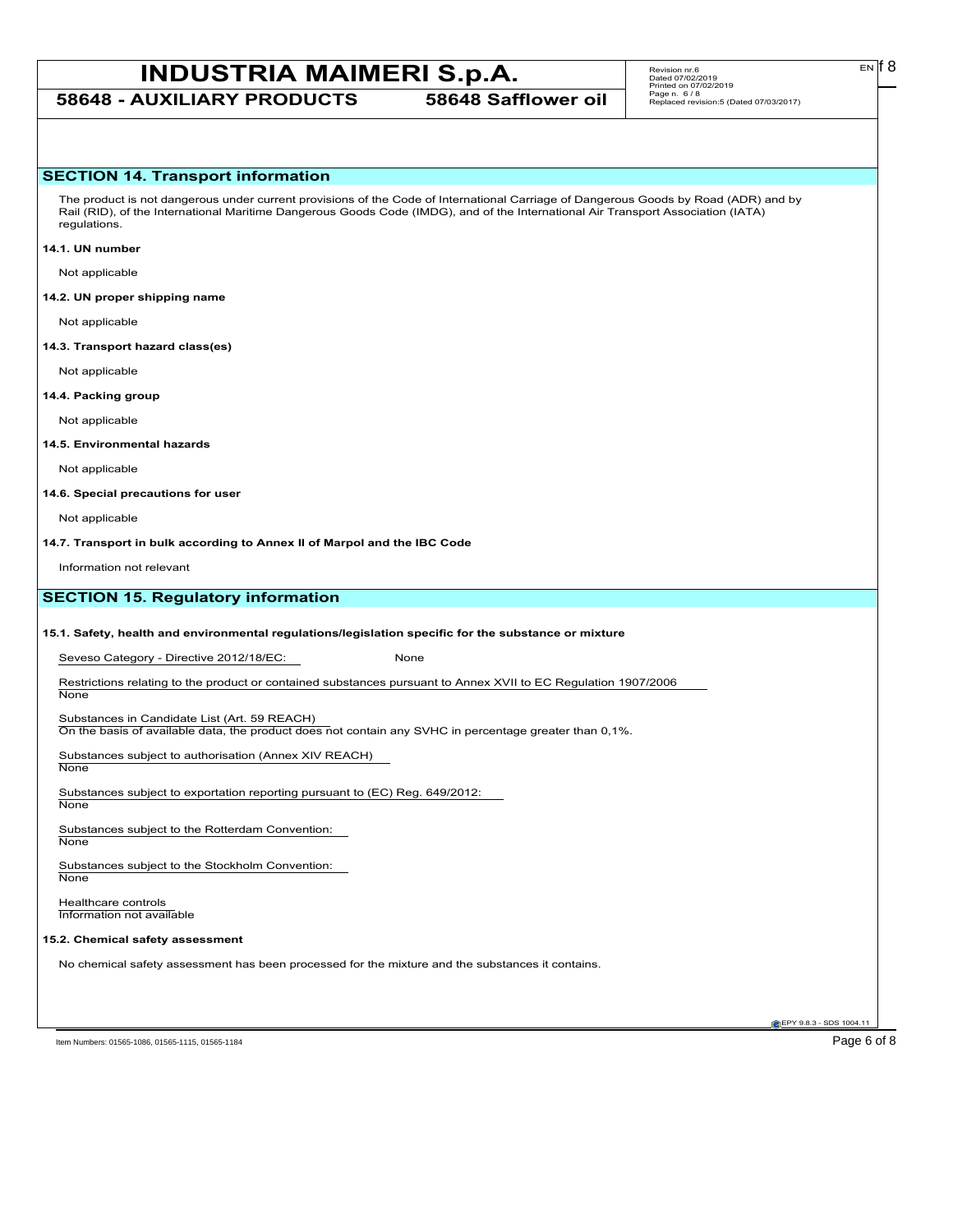**58648 - AUXILIARY PRODUCTS 58648 Safflower oil**

 $E<sub>N</sub>$  18

# **SECTION 16. Other information**

LEGEND:

- ADR: European Agreement concerning the carriage of Dangerous goods by Road
- CAS NUMBER: Chemical Abstract Service Number - CE50: Effective concentration (required to induce a 50% effect)
- CE NUMBER: Identifier in ESIS (European archive of existing substances)
- CLP: EC Regulation 1272/2008
- DNEL: Derived No Effect Level
- EmS: Emergency Schedule
- GHS: Globally Harmonized System of classification and labeling of chemicals
- IATA DGR: International Air Transport Association Dangerous Goods Regulation
- IC50: Immobilization Concentration 50%
- IMDG: International Maritime Code for dangerous goods
- IMO: International Maritime Organization
- INDEX NUMBER: Identifier in Annex VI of CLP
- LC50: Lethal Concentration 50%
- LD50: Lethal dose 50%
- OEL: Occupational Exposure Level
- PBT: Persistent bioaccumulative and toxic as REACH Regulation
- PEC: Predicted environmental Concentration
- PEL: Predicted exposure level
- PNEC: Predicted no effect concentration
- REACH: EC Regulation 1907/2006
- RID: Regulation concerning the international transport of dangerous goods by train
- TLV: Threshold Limit Value
- TLV CEILING: Concentration that should not be exceeded during any time of occupational exposure.
- TWA STEL: Short-term exposure limit
- TWA: Time-weighted average exposure limit
- VOC: Volatile organic Compounds
- vPvB: Very Persistent and very Bioaccumulative as for REACH Regulation
- WGK: Water hazard classes (German).
- GENERAL BIBLIOGRAPHY
- 1. Regulation (EC) 1907/2006 (REACH) of the European Parliament
- 2. Regulation (EC) 1272/2008 (CLP) of the European Parliament
- 3. Regulation (EU) 790/2009 (I Atp. CLP) of the European Parliament
- 4. Regulation (EU) 2015/830 of the European Parliament
- 5. Regulation (EU) 286/2011 (II Atp. CLP) of the European Parliament
- 6. Regulation (EU) 618/2012 (III Atp. CLP) of the European Parliament
- 7. Regulation (EU) 487/2013 (IV Atp. CLP) of the European Parliament
- 8. Regulation (EU) 944/2013 (V Atp. CLP) of the European Parliament
- 9. Regulation (EU) 605/2014 (VI Atp. CLP) of the European Parliament
- 10. Regulation (EU) 2015/1221 (VII Atp. CLP) of the European Parliament
- 11. Regulation (EU) 2016/918 (VIII Atp. CLP) of the European Parliament
- 12. Regulation (EU) 2016/1179 (IX Atp. CLP)
- 13. Regulation (EU) 2017/776 (X Atp. CLP)
- The Merck Index. 10th Edition
- Handling Chemical Safety
- INRS Fiche Toxicologique (toxicological sheet)
- Patty Industrial Hygiene and Toxicology
- N.I. Sax Dangerous properties of Industrial Materials-7, 1989 Edition
- IFA GESTIS website
- ECHA website
- Database of SDS models for chemicals Ministry of Health and ISS (Istituto Superiore di Sanità) Italy

Note for users:

The information contained in the present sheet are based on our own knowledge on the date of the last version. Users must verify the suitability and thoroughness of provided information according to each specific use of the product.

- This document must not be regarded as a guarantee on any specific product property.
- The use of this product is not subject to our direct control; therefore, users must, under their own responsibility, comply with the current health and safety laws and regulations. The producer is relieved from any liability arising from improper uses.

Provide appointed staff with adequate training on how to use chemical products.

**C**EPY 9.8.3 - SDS 1004.1